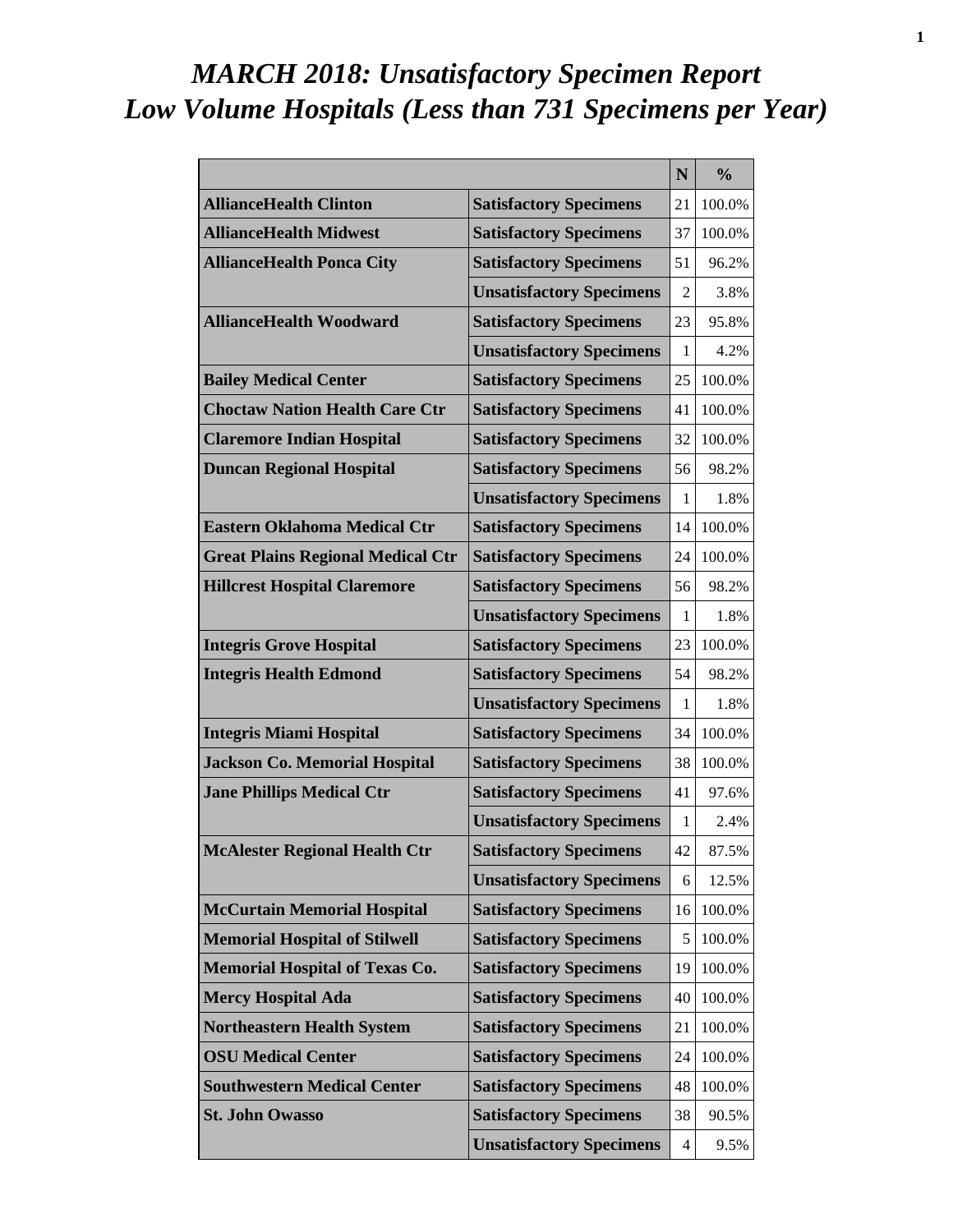# *MARCH 2018: Unsatisfactory Specimen Report Low Volume Hospitals (Less than 731 Specimens per Year)*

|                                        |                               | $\frac{0}{\alpha}$ |
|----------------------------------------|-------------------------------|--------------------|
| <b>St. Mary's Regional Medical Ctr</b> | <b>Satisfactory Specimens</b> | 20 100.0%          |
| <b>Weatherford Regional Hospital</b>   | <b>Satisfactory Specimens</b> | 14 100.0%          |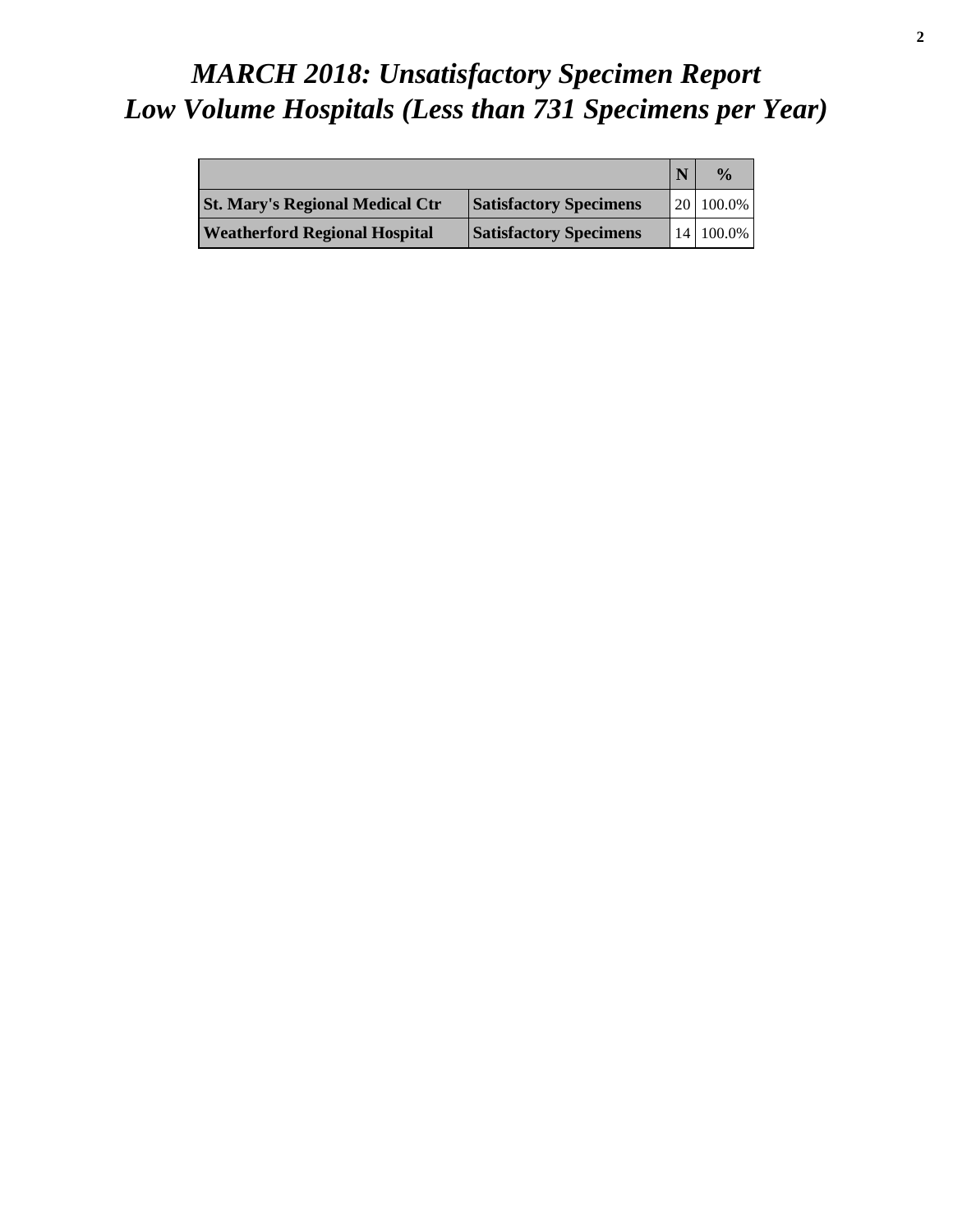#### *MARCH 2018: Unsatisfactory Specimen Report Low Volume Hospitals (Less than 731 Specimens per Year)*

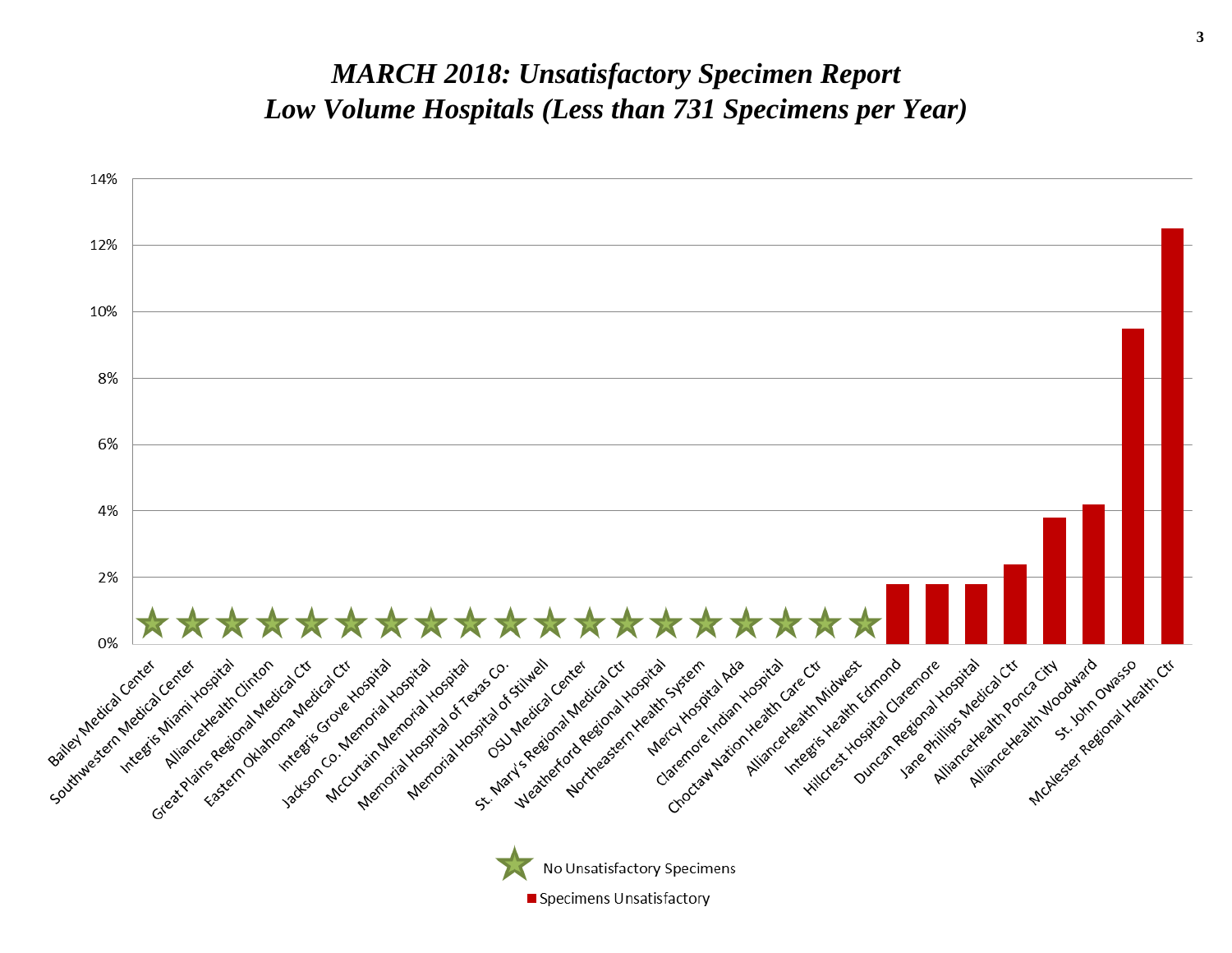# *MARCH 2018: Unsatisfactory Specimen Report Medium Volume Hospitals (731-2499 Specimens per Year)*

|                                          |                                 | N   | $\frac{0}{0}$ |
|------------------------------------------|---------------------------------|-----|---------------|
| <b>AllianceHealth Deaconess</b>          | <b>Satisfactory Specimens</b>   | 58  | 96.7%         |
|                                          | <b>Unsatisfactory Specimens</b> | 2   | 3.3%          |
| <b>AllianceHealth Durant</b>             | <b>Satisfactory Specimens</b>   | 79  | 96.3%         |
|                                          | <b>Unsatisfactory Specimens</b> | 3   | 3.7%          |
| <b>Chickasaw Nation Medical Ctr</b>      | <b>Satisfactory Specimens</b>   | 77  | 96.3%         |
|                                          | <b>Unsatisfactory Specimens</b> | 3   | 3.8%          |
| <b>Comanche Co. Memorial Hosp</b>        | <b>Satisfactory Specimens</b>   | 106 | 97.2%         |
|                                          | <b>Unsatisfactory Specimens</b> | 3   | 2.8%          |
| <b>Hillcrest Hospital South</b>          | <b>Satisfactory Specimens</b>   | 145 | 99.3%         |
|                                          | <b>Unsatisfactory Specimens</b> | 1   | 0.7%          |
| <b>Integris Bass Baptist Health Ctr</b>  | <b>Satisfactory Specimens</b>   | 68  | 100.0%        |
| <b>Integris Canadian Valley Hospital</b> | <b>Satisfactory Specimens</b>   | 72  | 100.0%        |
| <b>Integris Southwest Medical Ctr</b>    | <b>Satisfactory Specimens</b>   | 82  | 97.6%         |
|                                          | <b>Unsatisfactory Specimens</b> | 2   | 2.4%          |
| <b>Lakeside Women's Hospital</b>         | <b>Satisfactory Specimens</b>   | 131 | 100.0%        |
| <b>Mercy Hospital Ardmore</b>            | <b>Satisfactory Specimens</b>   | 67  | 97.1%         |
|                                          | <b>Unsatisfactory Specimens</b> | 2   | 2.9%          |
| <b>Saint Francis Hospital South</b>      | <b>Satisfactory Specimens</b>   | 77  | 96.3%         |
|                                          | <b>Unsatisfactory Specimens</b> | 3   | 3.8%          |
| <b>Saint Francis Muskogee</b>            | <b>Satisfactory Specimens</b>   | 56  | 100.0%        |
| <b>St. Anthony Hospital</b>              | <b>Satisfactory Specimens</b>   | 94  | 93.1%         |
|                                          | <b>Unsatisfactory Specimens</b> | 7   | 6.9%          |
| <b>St. Anthony Shawnee Hospital</b>      | <b>Satisfactory Specimens</b>   | 80  | 98.8%         |
|                                          | <b>Unsatisfactory Specimens</b> | 1   | 1.2%          |
| <b>Stillwater Medical Center</b>         | <b>Satisfactory Specimens</b>   | 67  | 98.5%         |
|                                          | <b>Unsatisfactory Specimens</b> | 1   | 1.5%          |
| <b>WW Hastings Indian Hospital</b>       | <b>Satisfactory Specimens</b>   | 66  | 100.0%        |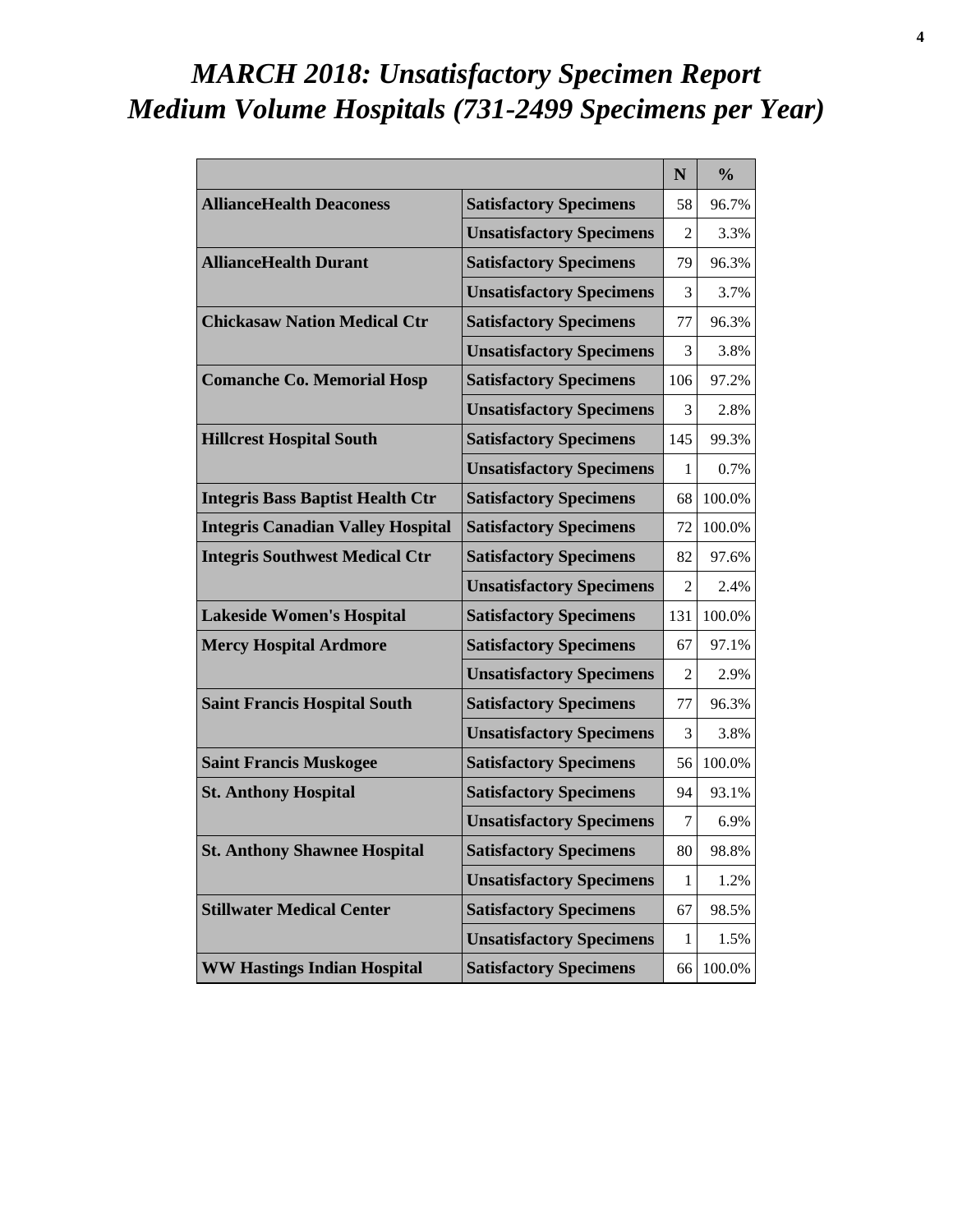#### *MARCH 2018: Unsatisfactory Specimen Report Medium Volume Hospitals (731-2499 Specimens per Year)*

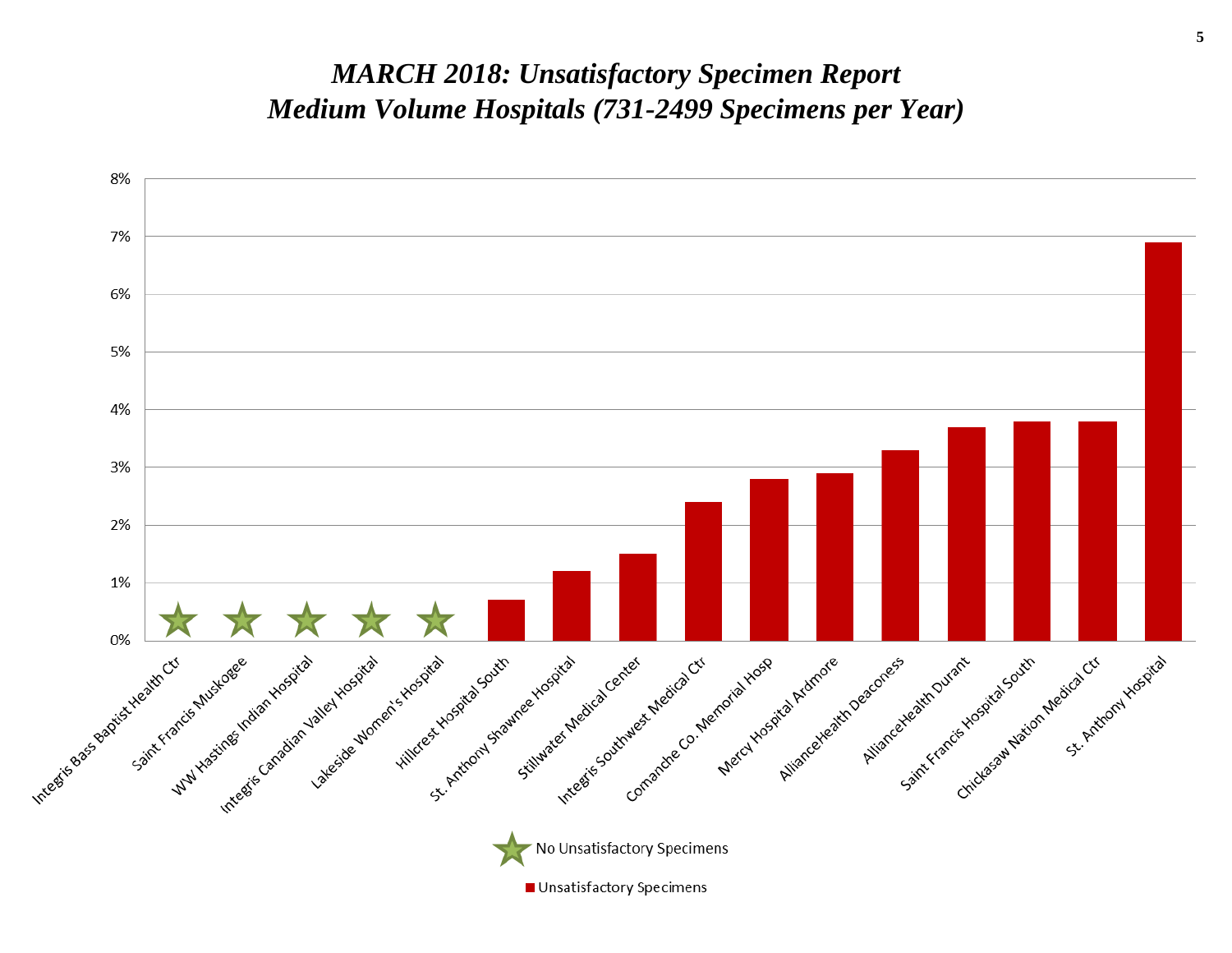# *MARCH 2018: Unsatisfactory Specimen Report High Volume Hospitals (2500 or More Specimens per Year)*

|                                          |                                 | N   | $\frac{0}{0}$ |
|------------------------------------------|---------------------------------|-----|---------------|
| <b>Children's Hosp at OU Medical Ctr</b> | <b>Satisfactory Specimens</b>   | 444 | 97.2%         |
|                                          | <b>Unsatisfactory Specimens</b> | 13  | 2.8%          |
| <b>Hillcrest Medical Center</b>          | <b>Satisfactory Specimens</b>   | 281 | 98.6%         |
|                                          | <b>Unsatisfactory Specimens</b> | 4   | 1.4%          |
| <b>Integris Baptist Medical Ctr-OKC</b>  | <b>Satisfactory Specimens</b>   | 237 | 99.6%         |
|                                          | <b>Unsatisfactory Specimens</b> | 1   | 0.4%          |
| <b>Mercy Hospital Oklahoma City</b>      | <b>Satisfactory Specimens</b>   | 391 | 99.0%         |
|                                          | <b>Unsatisfactory Specimens</b> | 4   | 1.0%          |
| <b>Norman Regional Health System</b>     | <b>Satisfactory Specimens</b>   | 234 | 99.2%         |
|                                          | <b>Unsatisfactory Specimens</b> | 2   | 0.8%          |
| <b>Saint Francis Hospital</b>            | <b>Satisfactory Specimens</b>   | 459 | 98.7%         |
|                                          | <b>Unsatisfactory Specimens</b> | 6   | 1.3%          |
| <b>St. John Medical Center</b>           | <b>Satisfactory Specimens</b>   | 234 | 98.7%         |
|                                          | <b>Unsatisfactory Specimens</b> | 3   | 1.3%          |